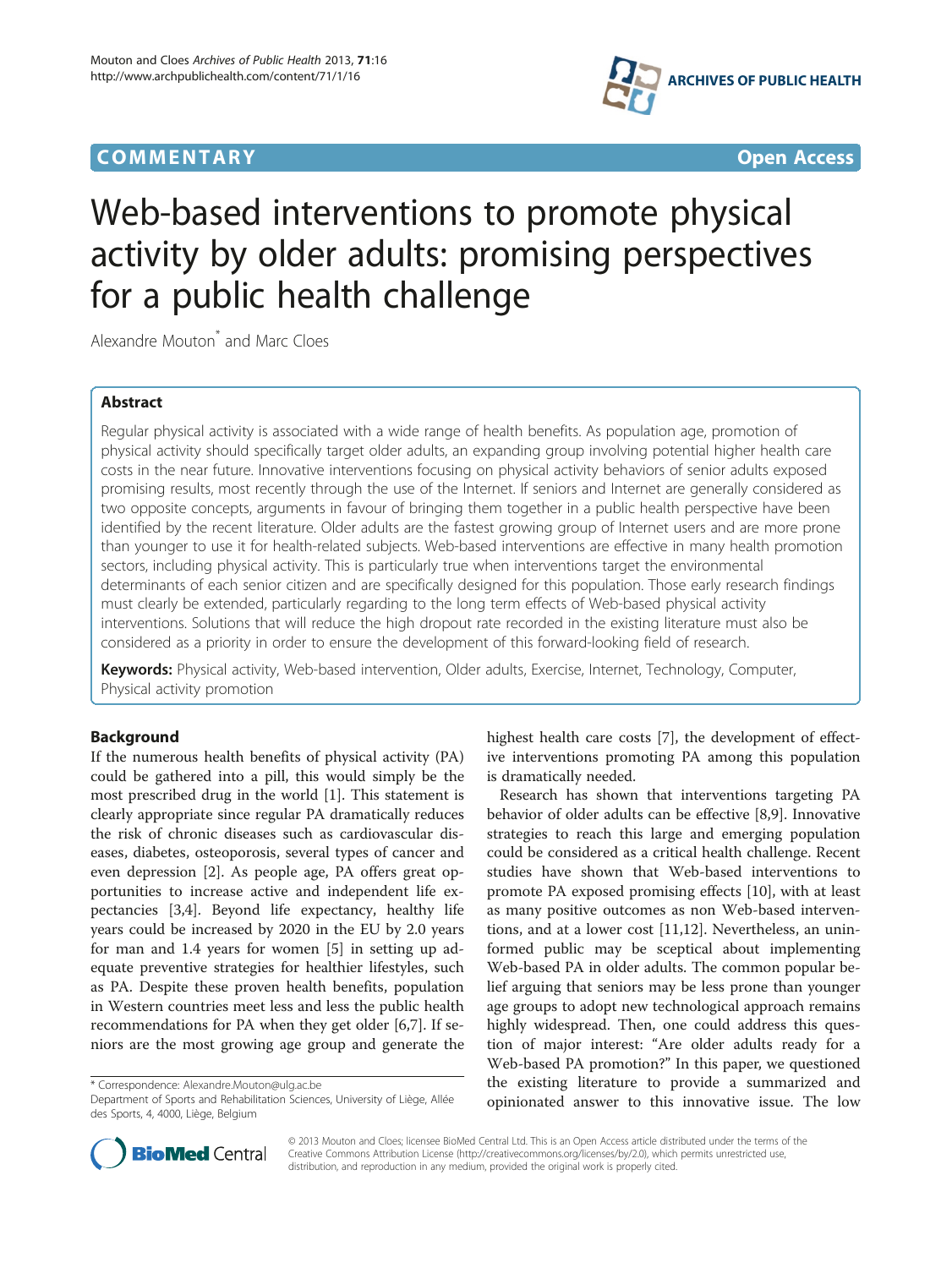number of papers available in this specific field of research dissuades us to propose a systematic review that would have been not relevant at this time.

## Main text and discussion

#### Seniors' use of internet

Older adults are the fastest growing group of Internet users. In 2012, 58% of the Belgian older adults (55–74 years) were regularly connected to the web [[13](#page-3-0)]. Furthermore, Internet use among this age group will increase in the near future because baby boomers aged 50 to 64 years are twice as likely as older adults (>64 years) to use the Internet to research information [[14](#page-3-0)]. Moreover, older adults are more prone than younger people to use the Internet for health-related subjects [\[15\]](#page-3-0). As senior population is generally more concerned about health [[16\]](#page-3-0), we can consider that Web-based PA promotion research must actively explore how to maximize its impact, particularly to socioeconomically disadvantaged groups with restricted access to the digital technologies. Special attention should then be paid to the bridging of this digital divide.

## Effective in health promotion

Web-based interventions are already widely used in the health promotion sector (eHealth). If interventions focusing on dietary behavior [[17\]](#page-3-0), tobacco use [\[18\]](#page-3-0), alcohol consumption [\[19](#page-3-0)] or depression [[20\]](#page-3-0) are already successfully proposed on the Internet, even with seniors [\[21](#page-3-0)], there is no reason for excluding PA from this innovative approach. Moreover, the ongoing development of empirically based guidelines for tailoring health behaviors on the Web [\[22\]](#page-3-0) could be relevant for PA promotion.

## Effective for older adults

Research on Web-based PA promotion among older adults is still at an early stage of development. This computer technology was first proposed via an automated computer system [\[23](#page-3-0)], evolving to a computer-tailored [[24\]](#page-3-0), and finally to a Web-based format [[25-28](#page-3-0)]. At each stage of this development, significant effects on PA behavior were found [[23,24,26-28\]](#page-3-0). Those results are particularly of interest because benefits were also observed among sedentary people [\[27](#page-3-0)], and even among the elderly people [\[26\]](#page-3-0). If evidence about the long-term (one year) effectiveness of computer-tailored PA interventions for older adults is already available [\[29\]](#page-3-0), literature is still lacking concerning long term effects of Web-based interventions. Positive impact of Web-based PA interventions primarily concerns self-reported PA level [[24,26,27,29\]](#page-3-0), or even perceived barriers to PA [\[28,29](#page-3-0)]. Those results underline that the existing literature about Web-based interventions to promote PA by older adults is exclusively assessed by self-reported measures. It should therefore be kept in mind that people often overreport their physical activity [[30\]](#page-3-0). The use of objective measures to assess PA is therefore recommended for future research.

## Targeting environmental determinants

Environmentally tailored PA Websites could result in extra intervention effects on PA behaviors [\[24,31](#page-3-0)]. Indeed, a local neighborhood-environment focused PA website could be more effective at engaging participants than a motivational-information website [\[31](#page-3-0)]. Inclusion of database of local opportunities for PA, calendar of PA events in the community, maps of walking and cycling trails, or online forums providing support in finding a sport mate are then widely recommended. The use of state-of-the-art communication technologies in PA promotion is needed, especially as mobile devices are increasingly used, and even lead to improved PA levels among older adults [\[32](#page-3-0)]. Those up-to-date communication tools provide opportunities for the participants to exchange information about their direct PA environment, including GPS technology that gives them access to cultural and touristic information during their walks.

## Make it suitable for older adults

The development of Web-based PA interventions for older adults involves a twofold adaptation. First, the most effective interventions to promote PA must be adjusted to the specificity of an online environment [[33\]](#page-3-0). Interventions delivered via the Internet have the advantage to provide an individualized and tailored interface, with materials adapted to the individual characteristics and interest. Accessible anytime and anywhere, this interface has also the potential to provide more interactive (e.g., PA forum) and multimedia (e.g., videos) applications in a theorically-driven format. However, the added values of those specific components and of a theory-based approach for a Web-based PA intervention still need to be clearly demonstrated [[10](#page-3-0)]. The further adaptation concerns older adults. A first specific care is about including examples of exercises that senior participants could do safely on their own, at home or in their neighbouring environment, with minimum equipment. Moreover, particular attention should be paid to the design of the Website, which could lead to an increase of the PA level when the interface is more interactive [[34\]](#page-3-0). Tools have also been developed to create more "senior friendly" Websites with several adaptations, such as a larger text size, a break of lengthy text into short sections, or a single mouse click to access to the information [[35\]](#page-3-0). Finally, current literature is very scattered regarding the theoretical base used for the Web-based interventions to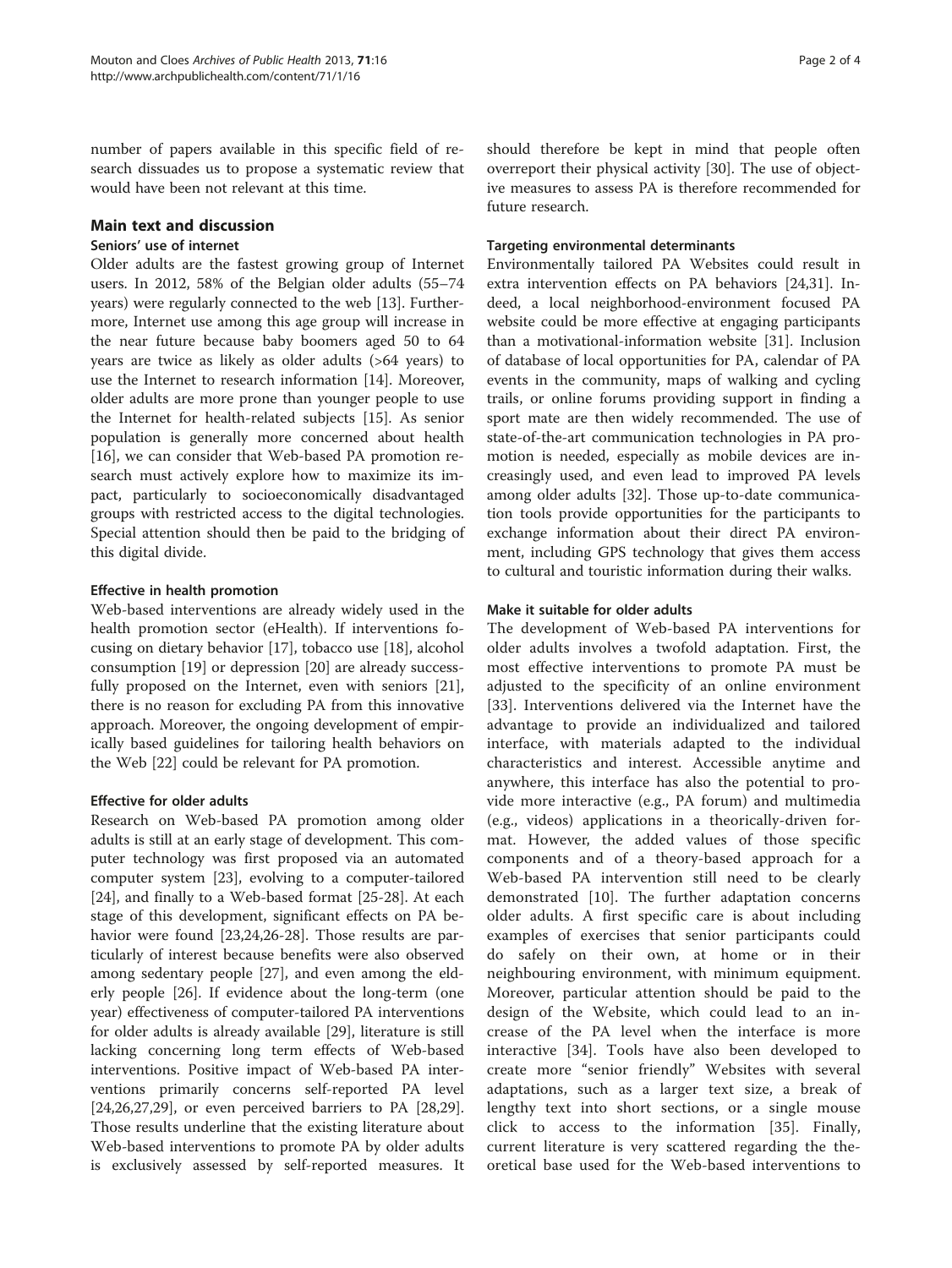promote PA by older adults. Some studies use a protocol which combines several theoretical models [[24-26,29\]](#page-3-0) (i.e., the intervention mapping protocol [[36\]](#page-3-0)) while others are based on a unique model [[27,28](#page-3-0)](i.e., the theory of planned behaviour [[37\]](#page-3-0)). The usage of a theory-based intervention may be an indicator of higher quality content and could be evaluated by a validated assessment template for the use of behaviour change theories in PA Websites [[38](#page-3-0)]. This 118 items evaluation template, including five categories of interaction strategies (knowledge, cognitive strategies, behavioral strategies, emotion-focused strategies, and therapeutic interventions) at five levels of interaction with the user (information or guidelines, assessment, feedback, general assistance, and individually tailored assistance), could be extended to the specific target group of older adults for a more reliable assessment of future interventions.

#### Reduce the high attrition rate

One of the most important failing of the Web-based PA promotion among older adults is about the high dropouts levels recorded in nearly all existing research protocols [[25-27](#page-3-0),[31\]](#page-3-0). Approximately a 30% dropout rate is expected in a Web-based PA intervention, with systematically higher rates observed in the intervention groups compared to the control groups [[27,29](#page-3-0)]. Limited skills in using the Internet and a subsequent lack of motivation could still represent a barrier to the participation of this age group. Computer training for senior adults should therefore be stimulated and incorporated in PA promotion interventions in order to increase their self-efficacy regarding the Internet tool. In its systematic review, Brouwer et al. [\[39](#page-3-0)] exposed that only peer support, counsellor support, email or phone contact with the participants and regular updates of the website resulted in longer visit and more logins on the Website. Those statements are particularly of interest to reach people with low intention to be physically active who are generally less motivated by healthpromoting interventions. This group definitively needs additional motivators. It may be then necessary to make Websites more interactive, dynamic, and appealing for senior adults in order to extend their exposure and their engagement to a PA promotion program [\[40](#page-3-0)]. Developing effective Web-based interventions to stimulate PA participation among older people is then a promising challenge. Social and gaming elements, adapted for this specific group, are some examples of components that could make the intervention more exciting. More research is then clearly needed to explore strategies that limit the high

attrition rate in Web-based PA promotion among older people.

## Conclusion

Web-based interventions designed to promote physical activity by older adults are still at an early stage of development. Nevertheless, research findings about Web-based interventions in other health promotion programs and among younger people are clearly encouraging. Table 1 provides a short overview of the current strengths, weaknesses, opportunities, and threats (SWOT) of the Web-based interventions to promote physical activity by older adults that has been pointed out in this article. The identification of the key internal (Strengths and Weaknesses) and external (Opportunities and Threats) factors are important to suggest recommendations for subsequent research in the field.

In light of Table 1, if we consider that the suitability of the Internet tool for seniors is still a preoccupying issue, this turns out to be a temporary one. The next generation of seniors is actually much more likely to use new online technologies. However, particular attention must be paid to provide solutions that will reduce the high dropout rate recorded in the existing literature. Usage of senior-friendly Websites with original motivating components and including technologies that connect the participant to its close environment, are some examples of groundbreaking strategies that research must carry on in the near future. New technologies and older adults, two apparently opposite fields, could therefore be joined together for the welfare of public health.

#### Table 1 Swot analysis of the web-based interventions to promote physical activity by older adults

| <b>Strengths</b>                                | Weaknesses                                          |
|-------------------------------------------------|-----------------------------------------------------|
| Evidence for a short<br>term effectiveness      | Large amount of senior<br>Internet non-users        |
| Environmentally tailored interventions          | Lack of social/interactive<br>elements              |
| Cost-effective interventions                    | High dropout rates                                  |
| Seniors' concerns<br>about their health         | Self-reported measures<br>to assess PA              |
| <b>Opportunities</b>                            | <b>Threats</b>                                      |
| Create more "senior-friendly" Websites          | Uncertain long-term<br>effectiveness                |
| Combine with social/cultural/gaming<br>elements | Fail to reach seniors with<br>low motivation for PA |
| Standardize theorically-<br>driven Websites     | Rise of the digital divide                          |
| Use objective measures to assess PA             |                                                     |